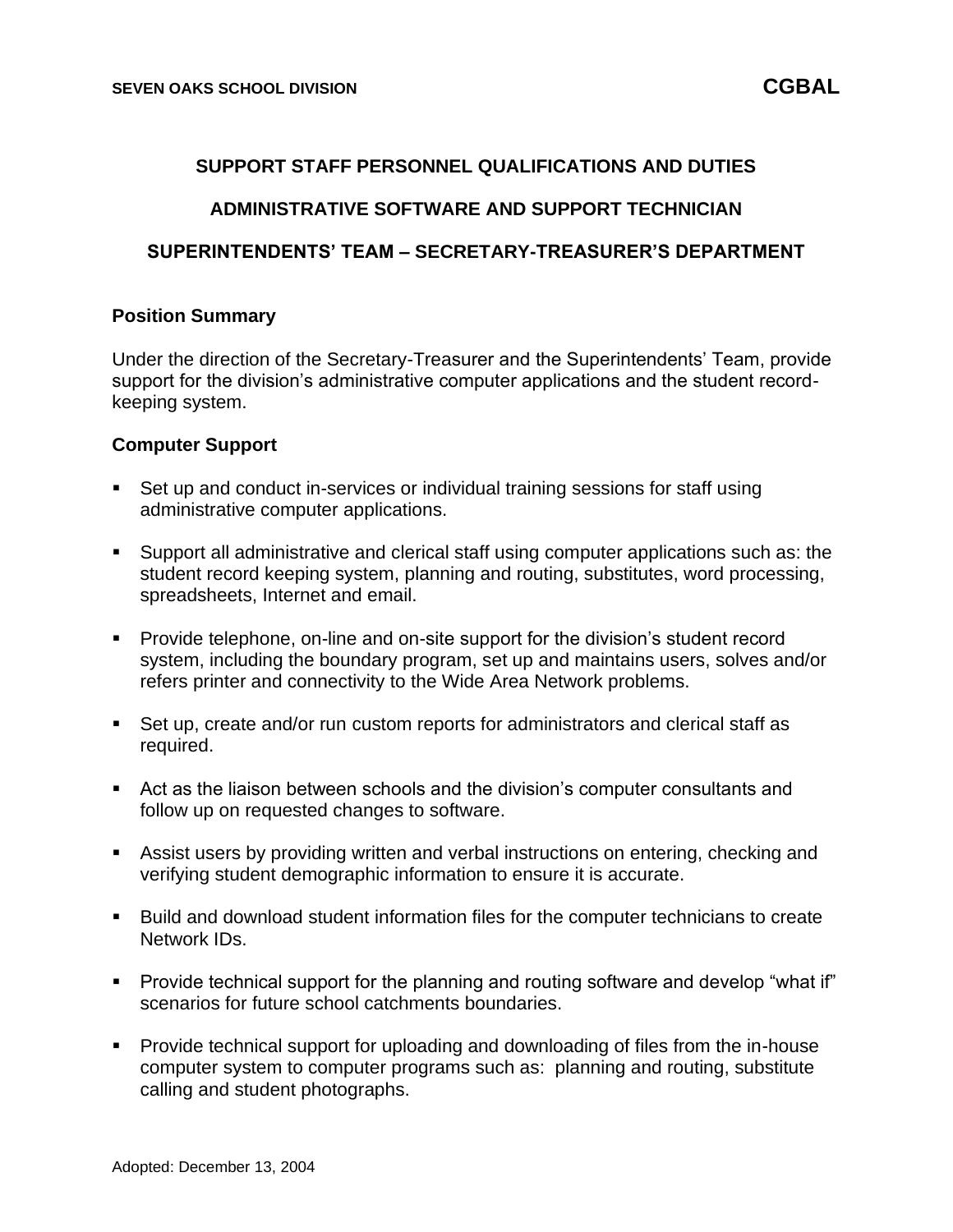### **SEVEN OAKS SCHOOL DIVISION CGBAL**

- Prepare written instructions and user manuals for the student record system and other computer applications as required.
- Assist transportation department by providing custom reports and maintenance of student transportation information.

### **Student Records**

- Maintain the Division's student record system throughout the year and check and verify the integrity of the data.
- Work closely with the Department of Education and computer consultants to ensure data that is transferred on the E.I.S. (Education Information System) software is accurate.
- Update and inform all users of changes to rules and regulations from Manitoba Education and Training for September 30<sup>th</sup> reporting.
- Load marks file into the E.I.S. software, check and correct errors and transmit to Manitoba Education & Training.
- Check and verify September 30<sup>th</sup> enrolment and demographic information and transmit to Manitoba Education & Training.
- Follow up with schools on all inquires from Manitoba Education & Training and maintain the September 30<sup>th</sup> data for each school year.

### **Non-Resident Students**

- Oversee the boundary program in the student record system to identify students whose street address is out-of-division and/or out of their school catchments area for students living in the division.
- Maintain central office files for School of Choice and non-resident programs not offered for incoming and outgoing students.
- Assist school administrators and secretarial staff with the Department of Education regulations and Metro School Division guidelines in relation to School of Choice applications.
- Respond to School of Choice and Program not offered inquiries from schools, parents, students and the Superintendents' Team.
- Prepare student reports for invoicing other school divisions for School of Choice and Programs not Offered and check invoices from other divisions prior to payment.